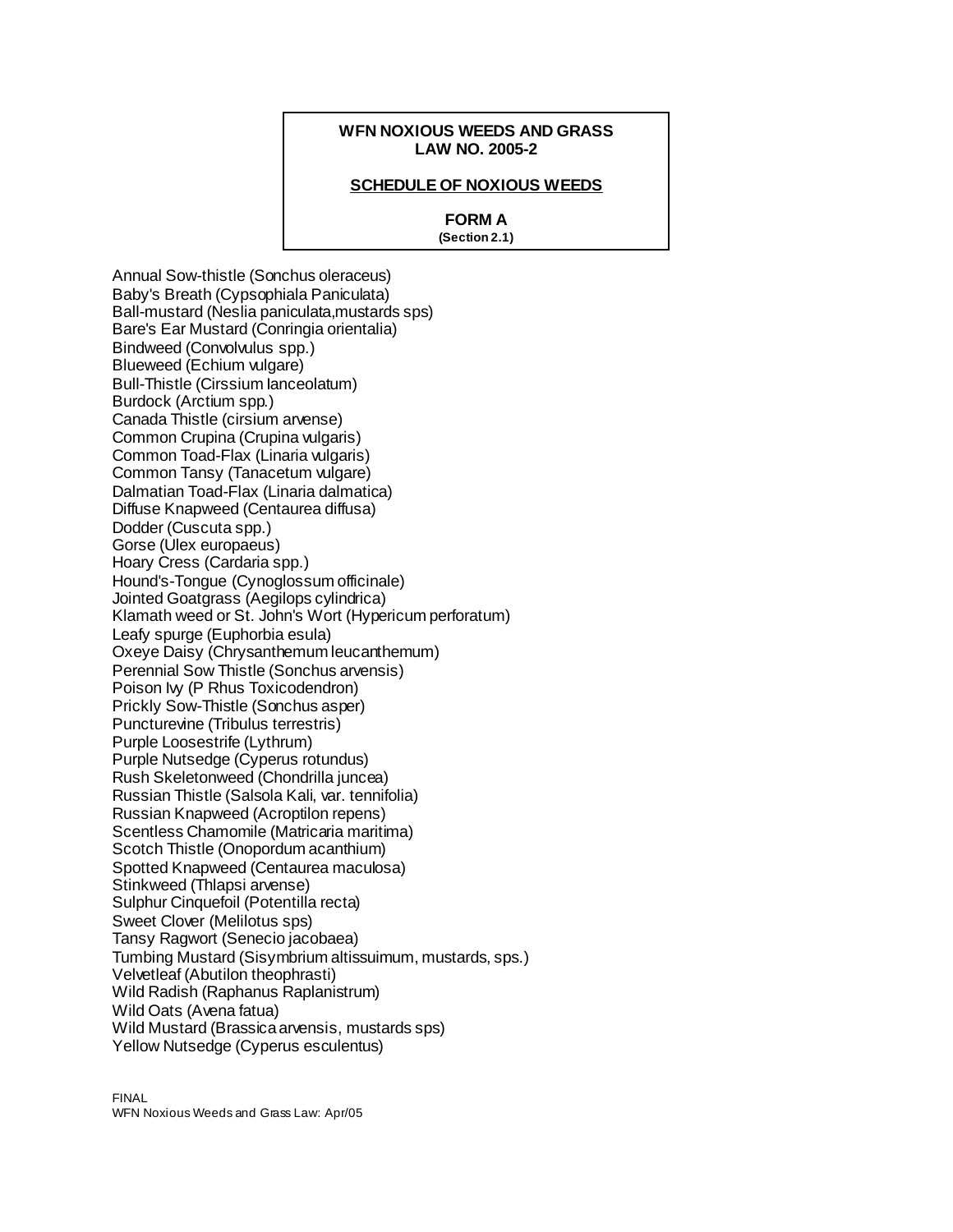Yellow Starthistle (Centaurea solstitialis)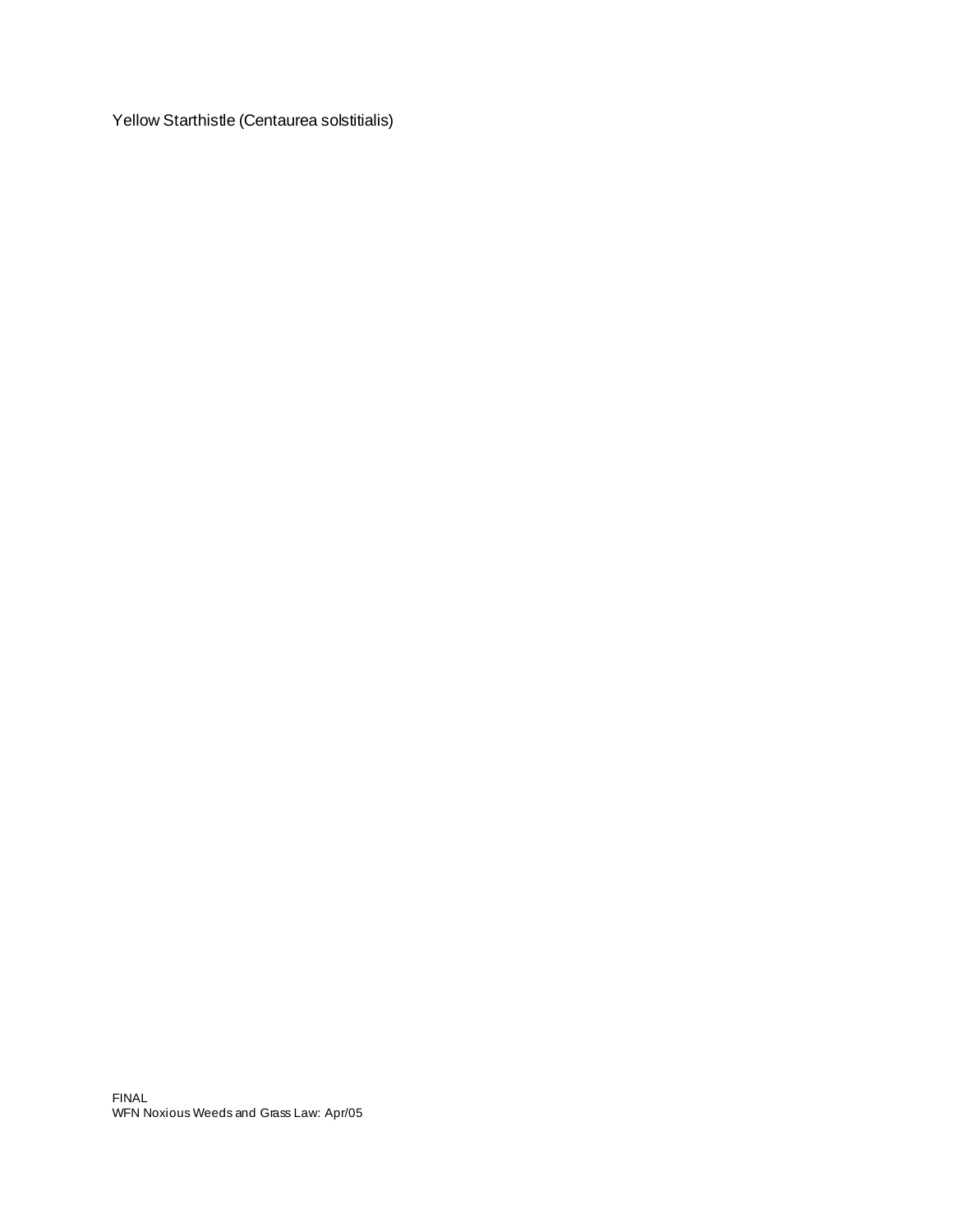## **WFN NOXIOUS WEEDS AND GRASS LAW NO. 2005-2**

# **NOTICE TO CONTROL WEEDS**

**FORM B (Section 4.2 & 4.3)**

TO:

You must, within days from the date of this notice, control the listed noxious weeds growing on the following parcel of land:

Weeds to be controlled:

To control the weeds, you must take the steps that are checked on the following list:

- $\square$  eradicate the weeds
- $\square$  prevent the weeds from producing viable seed
- $\square$  prevent vegetative propagation of the weeds
- $\square$  suppress the growth or vigor of the weeds

The parcel of land will be inspected after \_\_\_\_\_\_\_ days from the date of this notice. If the weeds are not controlled, action will be taken under section 4.5 of the *WFN Noxious Weeds and Grass Law No. 2005-2* to control the weeds. If this action is taken, you will be assessed the cost of weed control. If that cost is not paid it may, under section 4.6 of the Law, be collected and recovered as taxes in arrears or as unpaid taxes under WFN property taxation laws.

(Law Enforcement Officer)

(Address)